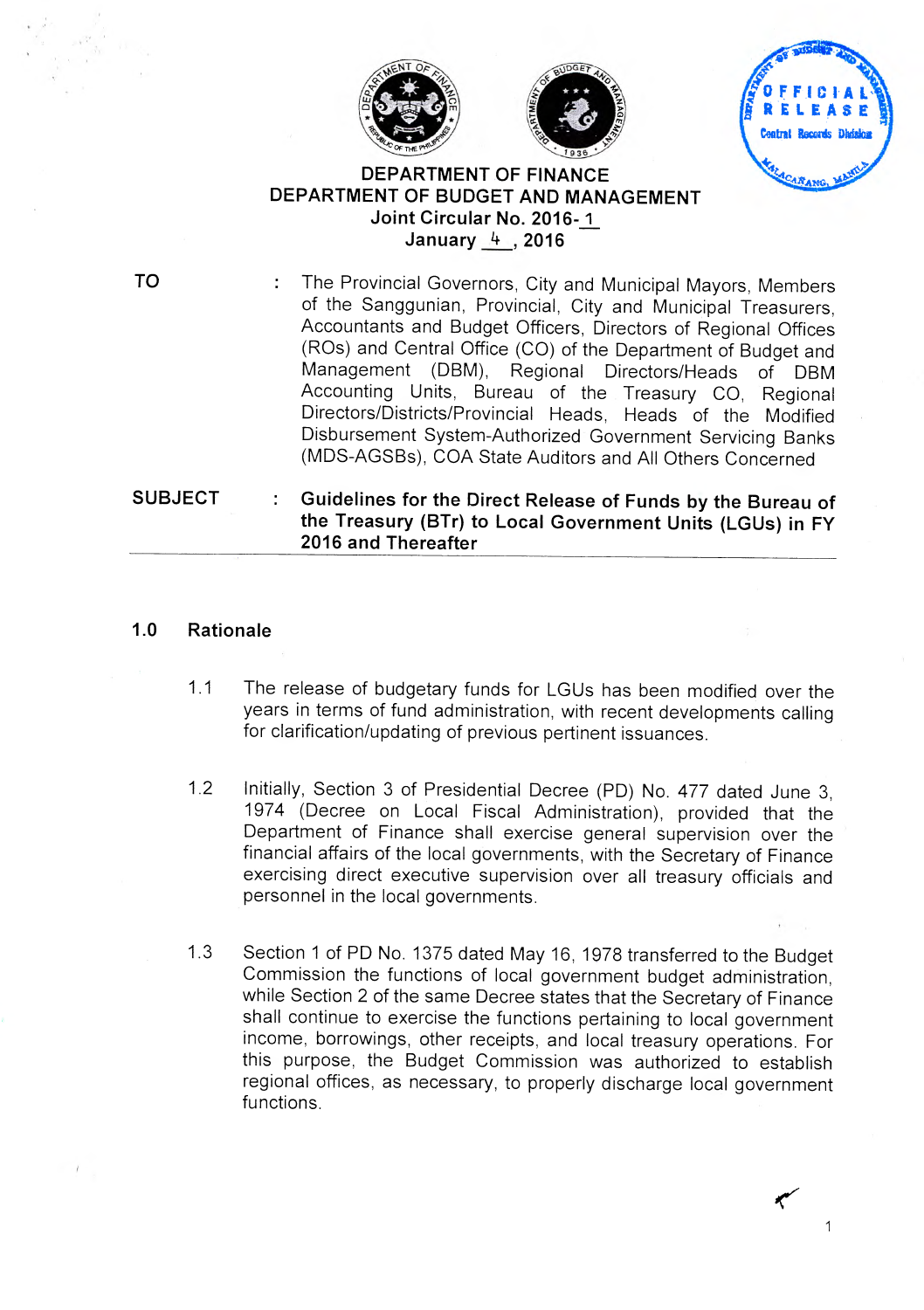- 1.4 Executive Order (EO) No. 112 dated December 24, 1986 directed that all Budget Officers of Provinces, Cities and Municipalities shall be under the Administrative Control and Technical Supervision of the Ministry of Budget and Management.
- 1.5 Section 288 of Republic Act (RA) No.7160 (The Local Government Code of 1991) provides that the Secretary of Finance, in consultation with the Secretary of Budget and Management, shall promulgate the necessary rules and regulations for a simplified disbursement scheme.
- 1.6 Section 93 of the FY 2016 General Appropriations Act (GAA) provides that the Internal Revenue Allotment (IRA) and all LGU shares appropriated therein shall be directly released by the BTr to the LGU beneficiaries through authorized government servicing banks (AGSBs).

#### **2.0 Purposes**

- 2.1 To provide the guidelines for the direct release by the BTr of funds to the LGUs, including interim arrangements.
- 2.2 To reiterate compliance with existing budgeting, accounting and auditing rules and regulations pertinent to the Allocations to LGUs (ALGU) and LGU shares in the Special Purpose Funds (SPFs).
- 2.3 To delineate the roles and responsibilities of the DBM, DOF-BTr and the AGSBs.

#### **3.0 Coverage**

 $\overline{\phantom{a}}$ 

This Joint Circular shall cover the release of the IRA, ALGU, and all other funds authorized for LGUs in the Appropriations law.

## **4.0 General Guidelines**

- 4.1 Consistent with its mandate to promote the sound, efficient and effective management and utilization of government resources, the DBM shall:
	- 4.1.1 Compute the specific shares of the LGUs based on the Joint Certifications issued by the collecting agencies and the BTr; and
	- 4.1.2 Issue to the BTr the pertinent budget release documents, including the list of the specific shares of LGUs, as bases for the transfer of funds to the LGUs through the AGSBs.

2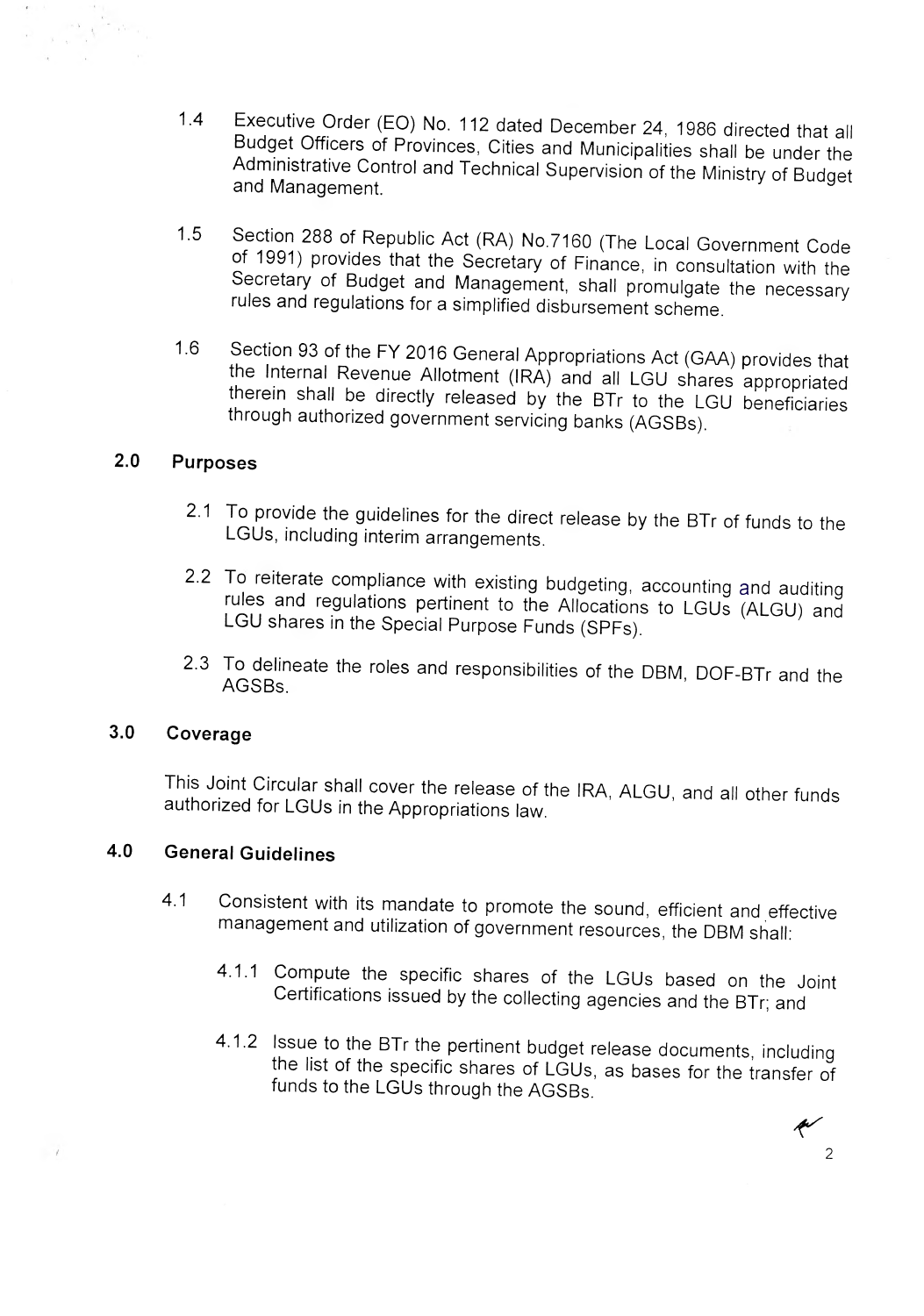- 4.2 Similar to the function of the BTr as administrator of fund releases to government corporations, the BTr shall be the recipient of the Special Allotment Release Order (SARO) and Advice of Notice of Cash Allocation Issued (ANCAI) while the corresponding Notice of Cash Allocation (NCA) shall be issued to the AGSBs. The BTr shall issue the disbursement document, i.e., Authority to Debit Account (ADA), so as to effect the transfer of IRA and other funds to the LGUs from BTr's MDS sub-account to the depository account of the LGUs, and issue the corresponding Notice of ADA Issued to advise the LGUs accordingly.
	- 4.2.1 The allotments for IRA released to the BTr shall be fully obligated and disbursed in the books of BTr, consistent with the provisions of Section 286 (a) of RA No. 7160, particularly on the non-imposition of any lien or holdback by the National Government for whatever purpose.
	- 4.2.2 Allotments released to cover funds for LGUs other than the IRA shall be taken up in the BTr's Registry of Allotment and Obligation (RAO).
	- 4.2.3 In terms of disbursements, the BTr shall observe the provisions of DOF-DBM Joint Circular No.2013-1 dated September 16, 2013 (Guidelines in the Use of ADA for Transfers to LGUs), subject to pertinent modifications as may be provided in subsequent issuances.

The duly accomplished ADA form shall be issued by the BTr to its MDS-AGSB to authorize the bank to debit the amount indicated therein from its MDS Sub-account and to credit the same amount to the depository account of the LGUs.

- 4.3 In the implementation of this Joint Circular, the fund codes specified in the Unified Accounts Code Structure (UACS) manual shall be used to effect/record fund transfers to LGUs, consistent with COA-DBM-DOF Joint Circular No. 2014-1 dated November 7, 2014.
- 4.4 The BTr shall be responsible for the submission of the required reports prescribed under existing rules and regulations by the oversight agencies (DBM, COA, DOF-BTr).

 $\left($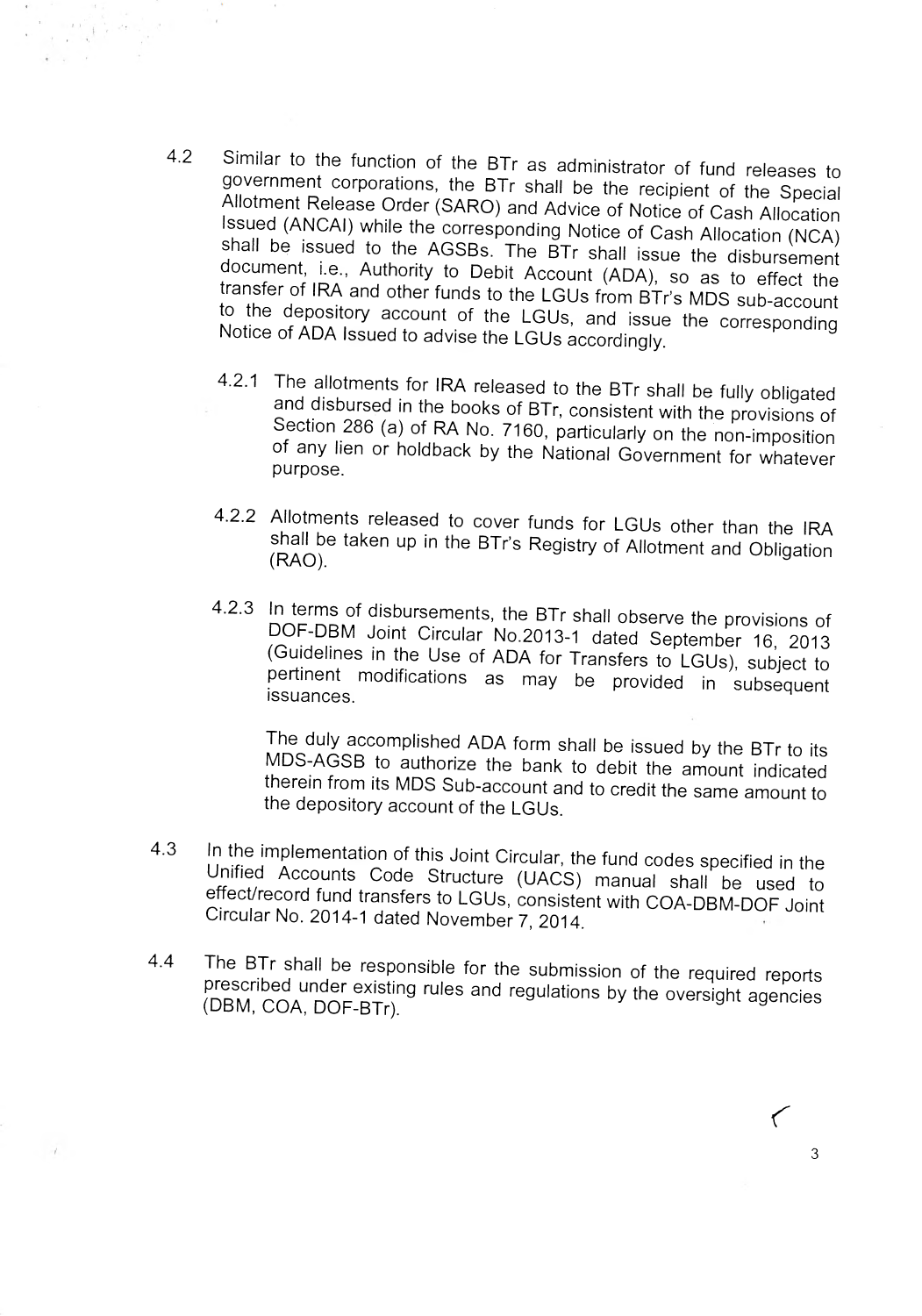#### **5.0 Specific Guidelines**

- 5.1 Responsibilities
	- 5.1.1 BIR and other Collecting Agencies
		- 5.1.1.1 Submit to DBM appropriate certifications of the LGU shares in the pertinent revenue base for budget preparation purposes, in accordance with the timelines prescribed.
		- 5.1.1.2 During budget execution, and whenever applicable, prepare and forward to BTr the approved joint certification of actual collections made in the base year, including the individual shares of the beneficiary LGUs.

#### 5.1.2 DBM

 $\mathcal{A}$ 

- 5.1.2.1 Determine the allocation for each LGU, based on the certifications issued by the appropriate agencies, and consistent with the applicable issuances on the matter.
- 5.1.2.2 Prepare the list of beneficiary LGUs and their respective shares.
- 5.1.2.3 Issue the following budget release documents to the BTr:
	- Comprehensive release of SARO for LGU shares in the IRA.
	- Negative SARO to effect the following adjustments:
		- o Deduction of MMDA share from LGUs in the National Capital Region.
		- o Deduction of loan amortization, as computed by DOF-MDFO from LGUs concerned.
	- Positive SARO to be issued to MMDA and DOF-MDFO to release the amount corresponding to the above-mentioned deduction.
	- Release of SARO for all other funds subject to applicable guidelines, rules and regulations.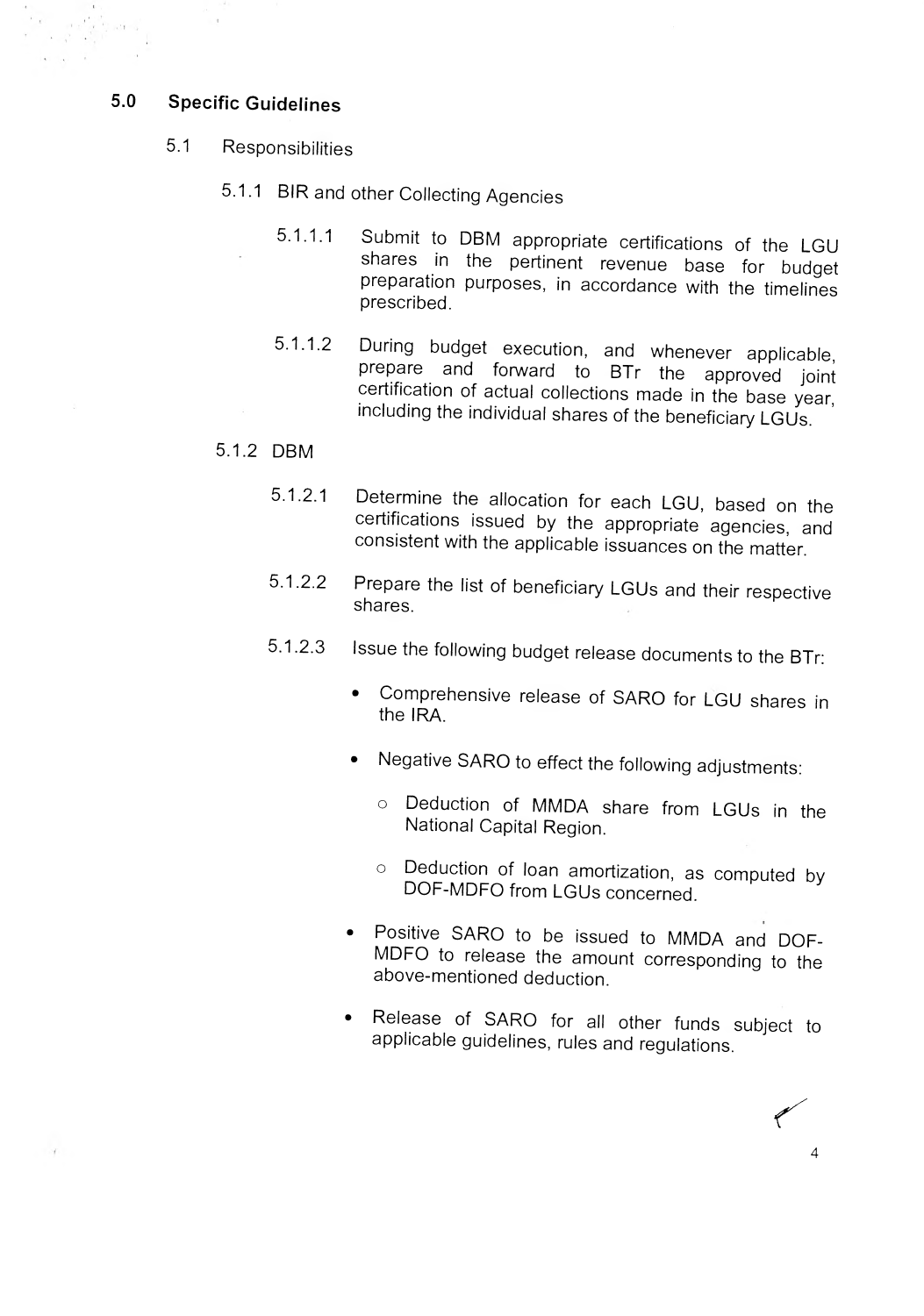- 5.1.2.4 Issue NCA to MDS-AGSBs for crediting to the BTr account and subsequent release by the BTr to the individual account of LGUs.
- 5.1.2.5 Maintain an updated status of releases.
- 5.1.3 BTr

 $\lambda$ 

- 5.1.3.1 Reconcile the collecting agencies' certified collections and actual remittances and forward to DBM the reconciled joint certification.
- 5.1.3.2 Upon receipt of the SARO and ANCAI, perform the following procedures on a monthly basis:
	- Preparation of Analysis Worksheet.
	- Encoding in the systems of the MDS-AGSBs of the individual LGU shares.
	- Issuance of ADA to the MDS-AGSB for crediting of individual LGU shares to their respective depository accounts.
	- Issuance of the Notice of ADA Issued to the LGUs concerned.
	- Posting of the list of ADA issued in the BTr website (showing only the ADA numbers).
	- Obligation and payment in favor of MMDA and DOF-MDFO of the amounts corresponding to the MMDA share and DOF-MDFO for loan amortization of LGUs concerned.
- 5.1.3.3 Assume the applicable responsibilities specified in item 6.1 of DBM-DOF Joint Circular No. 2013-1 (Guidelines in the Use of Authority to Debit Account for Transfers to Local Government Units), as follows:
	- Upon receipt of the ANCAI, immediately prepare the ADA.
		- o The ADA shall be numbered and signed by the BTr authorized signatories;
		- o The ADA form and each page of the Annexes shall contain the following certifications by BTr officials concerned, as follows:

5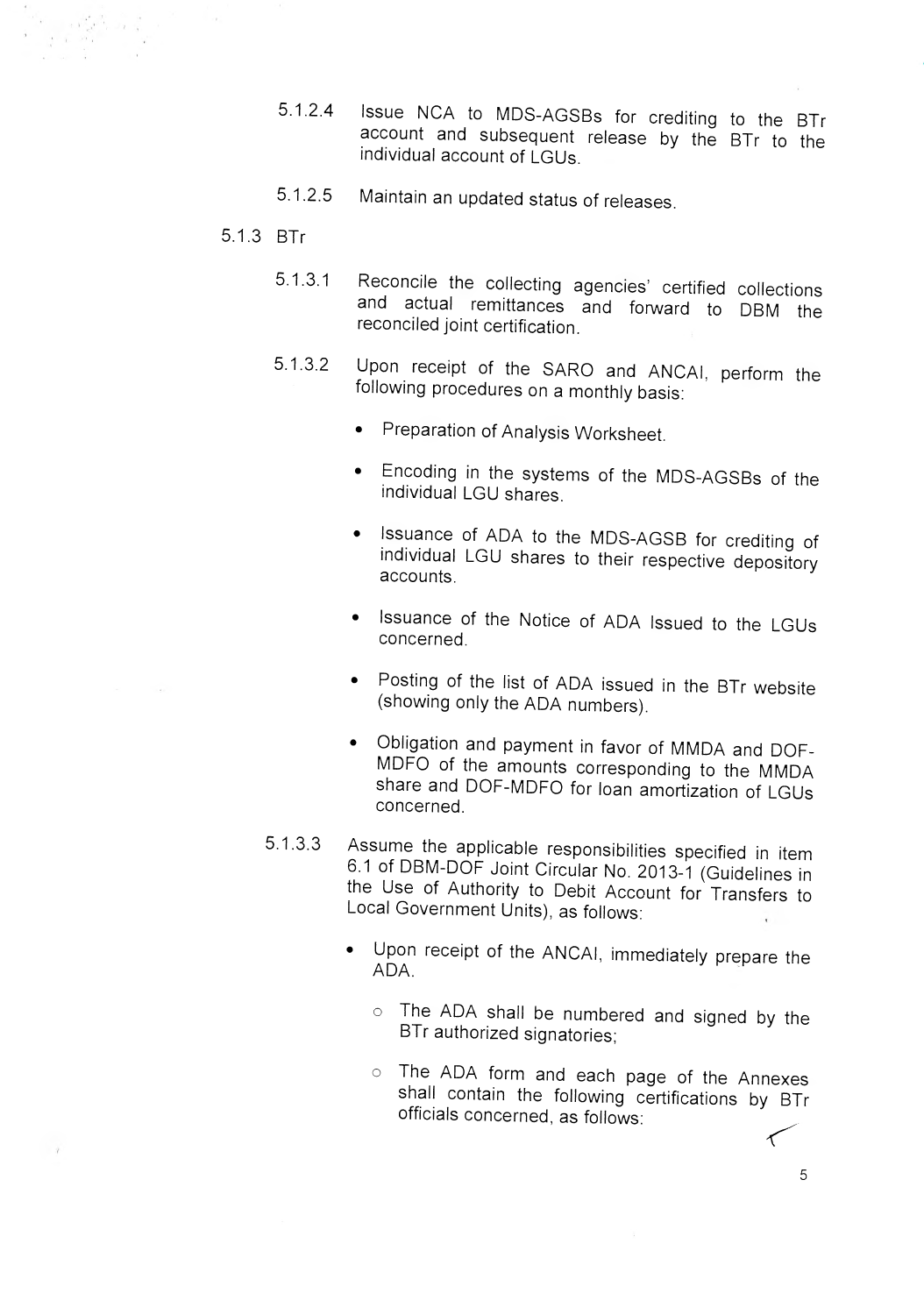#### Authorized Signatory

"I hereby assume full responsibility for the veracity and accuracy of the LGU beneficiaries and the amount of shares listed herein."

#### Accountant

"I hereby warrant that the total amount in the ADA and the documentary requirements to cover the shares of the LGU beneficiaries listed herein or in Annex "A" were prepared in accordance with existing budgeting, accounting and auditing rules and regulations."

- o If there are several LGU beneficiaries that cannot be listed in the face of the ADA, prepare a list of the same which shall serve as Annex "A" of the ADA (refer to Form 2).
- o Ensure that the total amount in the list of LGU beneficiaries tallies with the amount per ADA.
- Forward the Summary List of Issued and Invalidated Entries (SLIIE) and List of Due and Demandable Accounts Payable (LDDAP)-ADA at least two (2) working days before the value date to the MDS-AGSB branch.
- Prepare the Notice of ADA Issued and forward the same to the LGUs informing them of the date when the amount of their shares shall be credited to their depository accounts, and other pertinent information on the fund transfer.
- Based on the Daily Report of Credits Made and on the validated copy of Debit Advice from the MDS-AGSB, record the disbursement in the books of accounts.
- Include the payments made through the ADA in the monthly Summary Report of Disbursements as part of the disbursement for the month based on valued date consistent with COA-DBM Joint Circular No. 2013-1 dated March 15, 2013.

 $\overline{f}$ 

6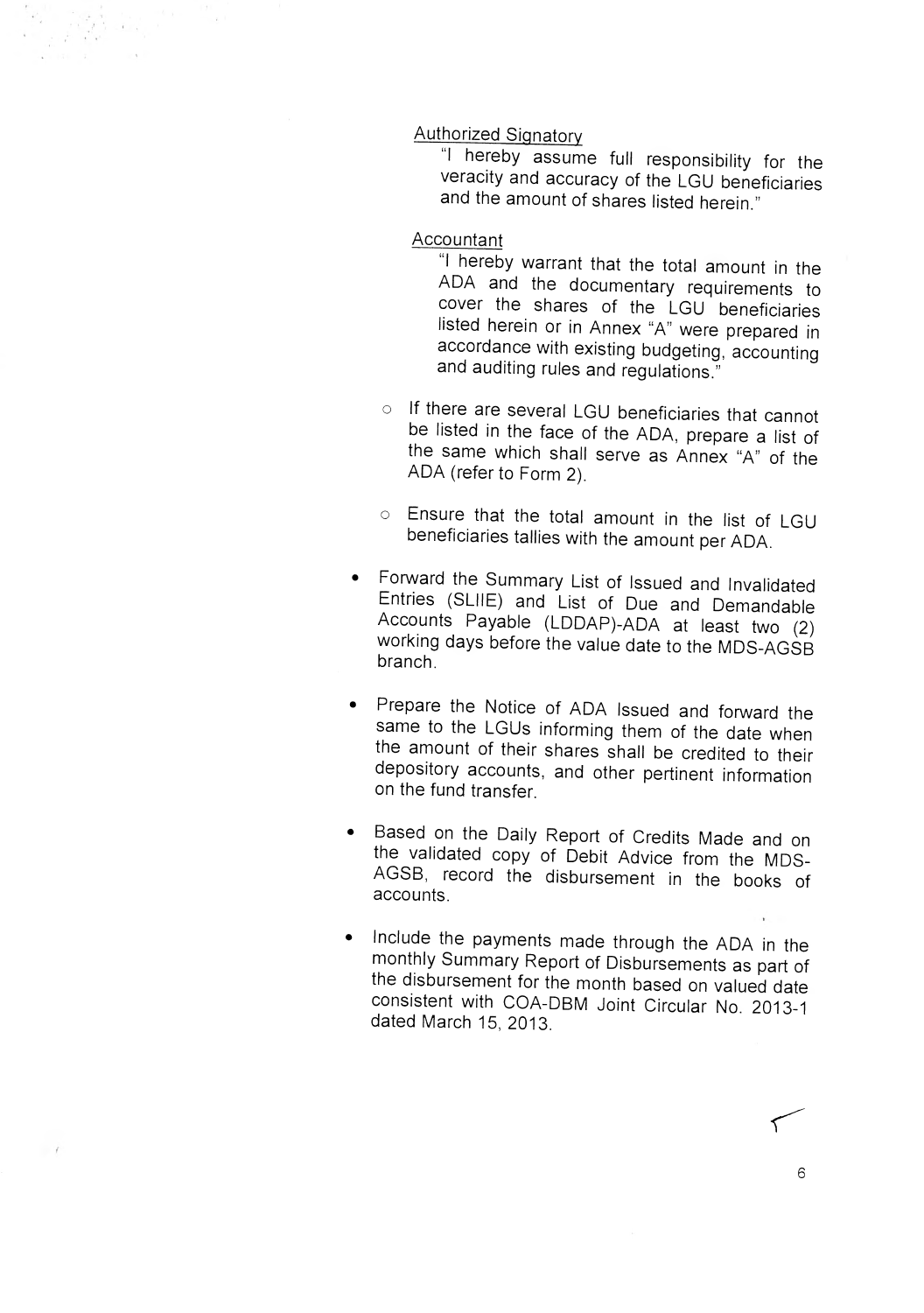- In case of error in any of the details in the ADA, immediately inform/call the attention of the MDS-AGSB and prepare advisory letter cancelling said ADA within twenty-four (24) hours upon discovery.
- Re-issue a new ADA within two (2) working days upon receipt of the cancelled ADA.
- 5.1.3.4 Perform the following:
	- Post the allotment in the RAO/Budget and Financial Accountability Reports (BFARs).
	- Upon receipt of the ANCAI, prepare the Obligation Request and Status (ObRS) and post in the RAO/BFARs.
- 5.1.3.5 Approve requests of LGUs for change of depository bank or branch, and issue guidelines for the purpose.

#### 5.1.4 AGSBs

- 5.1.4.1 Validate the bank accounts of the LGUs as against the list to be provided by the BTr.
- 5.1.4.2 Upon receipt of the SLIIE and LDDAP-ADA, validate the amount with the outstanding NCA balance of the MDS sub-account of the BTr.
- 5.1.4.3 Upon receipt of the duly accomplished ADA, perform the following:
	- Validate if the ADA is signed by BTr-authorized signatories.
	- Validate if the amount indicated in the ADA is consistent with the total amount in the list of the LGU beneficiaries in the ADA form or in the Annex of the ADA, whichever is applicable.
	- Credit to the depository accounts of the beneficiary LGUs the amount indicated in the ADA within 24 hours for online branches and 48 hours for non-online branches on the value date indicated in the ADA.
	- In case of discrepancy in the amount indicated in the ADA and the list of LGU beneficiaries, immediately return the ADA to the BTr within twenty-four (24) hours upon discovery.

 $\tau$